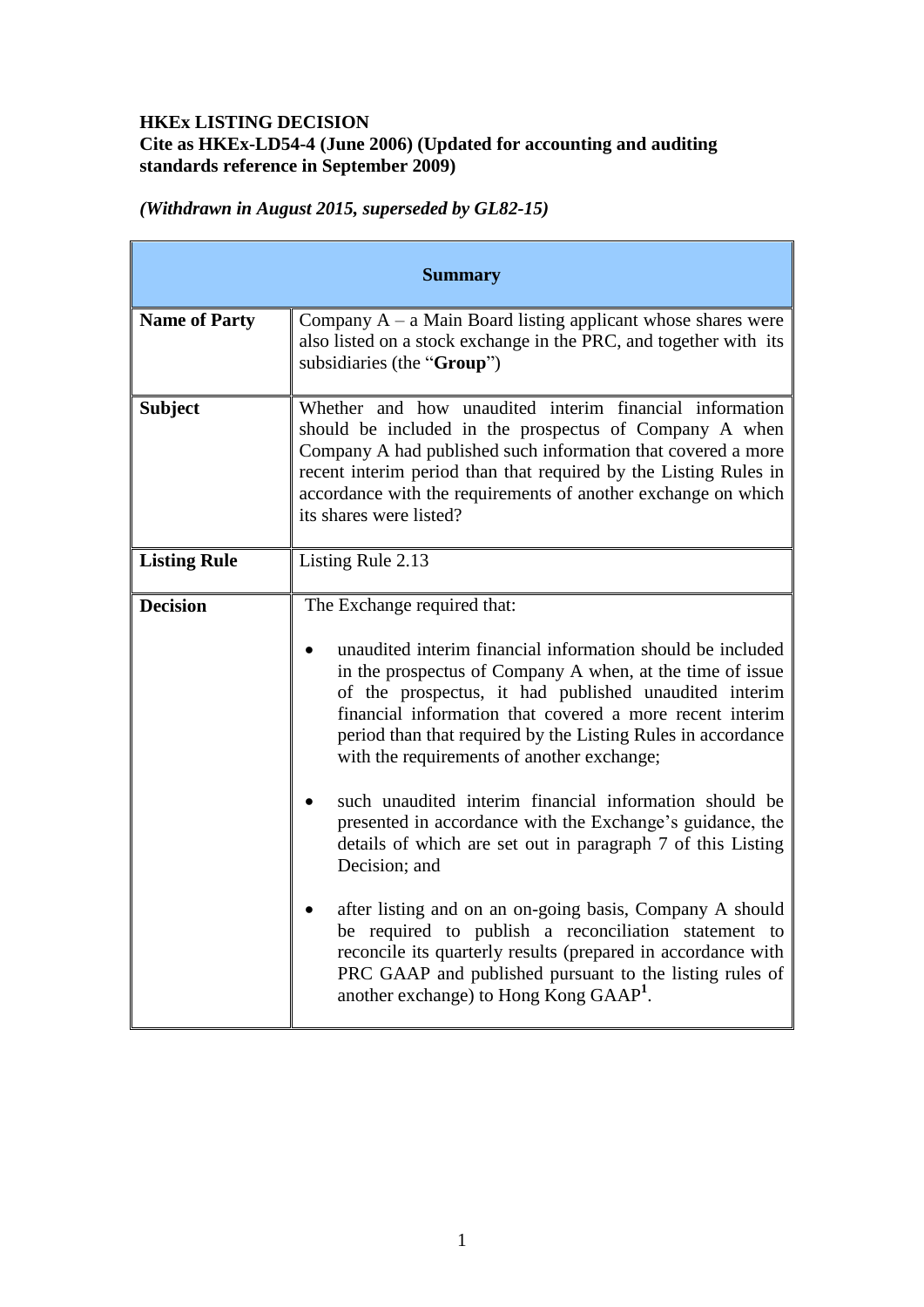### **SUMMARY OF FACTS**

- 1. The A-shares of Company A were listed on a stock exchange in the People's Republic of China (the "**PRC**"). Pursuant to the relevant regulation issued by the China Securities Regulatory Commission of the PRC, Company A was required to publish quarterly reports containing unaudited financial statements prepared in accordance with PRC GAAP within 30 days after the end of each financial quarter. Accordingly, in October 2004 Company A's published its latest unaudited third quarter financial information for the three months ended 30 September 2004 with comparative information for the three months ended 30 September 2003 prepared under PRC GAAP.
- 2. The accountants' report in the prospectus of Company A was only required by the Listing Rules to cover a period for the three years ended 31 December 2003 and the six months ended 30 June 2004. The unaudited 2004 third quarter financial information published by Company A would provide a more updated financial position of Company A subsequent to the track record period and before the proposed date of the prospectus. The Exchange therefore proposed that Company A should include its unaudited third quarter financial information in the prospectus.
- 3. The sponsor provided the Exchange with several alternative methods for presenting such financial information. The Exchange noted that the most comprehensive option included the presentation of the following:
	- a. unaudited third quarter financial information of Company A prepared under PRC GAAP;
	- b. unaudited third quarter financial information of Company A prepared under Hong Kong GAAP**<sup>1</sup>** ;
	- c. a review report on items a and b above prepared by the reporting accountants according to Statement of Auditing Standard 700 "Engagement to Review Interim Financial Reports" ("**SAS 700**");
	- d. discussion of the major differences between the PRC GAAP financial statements and the Hong Kong GAAP**<sup>1</sup>** financial statements; and
	- e. a brief discussion of Company A's financial performance in third quarter 2004 as compared to that in third quarter 2003 based on the financial information prepared under Hong Kong GAAP**<sup>1</sup>** .
- 4. The sponsor requested the Exchange to consider the above recommendation for the inclusion of the Company A's unaudited third quarter financial information in the prospectus.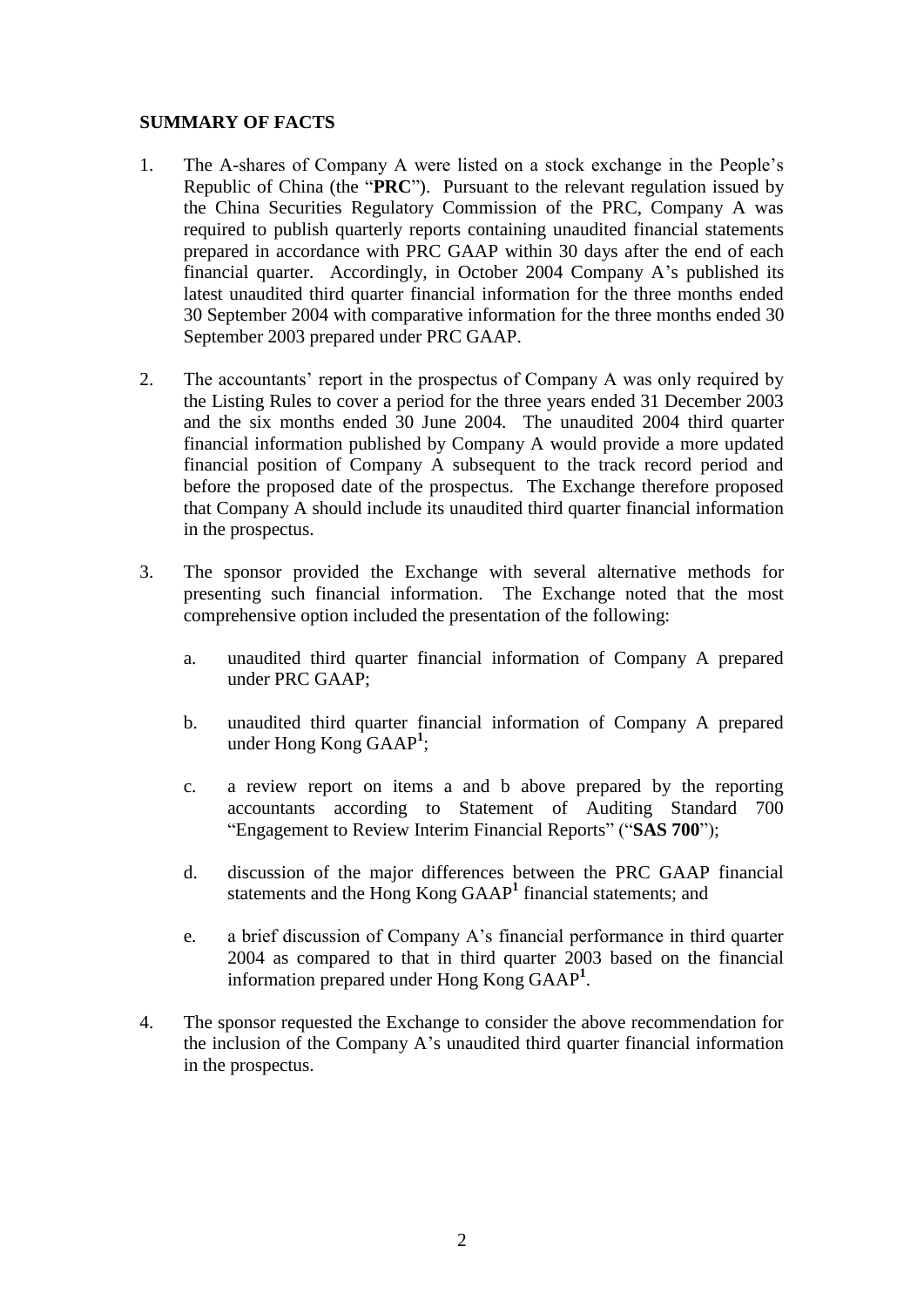### **THE ISSUE FOR CONSIDERATION**

5. Whether and how unaudited interim financial information should be included in the prospectus of Company A when Company A had published such information that covered a more recent interim period than that required by the Listing Rules in accordance with the requirements of another exchange on which its shares were listed?

## **APPLICABLE LISTING RULE OR PRINCIPLE**

- 6. Listing Rule 2.13 states that, amongst other things, a listing document must be prepared having regard to the following general principles:
	- (1) the information contained in the document must be clearly presented and in the plain language format specified or recommended by the Exchange and/ or the Commission from time to time; and
	- (2) the information contained in the document must be accurate and complete in all material respects and not be misleading or deceptive. In complying with this requirement , the issuer must not, among other things:-
		- (a) omit material facts of an unfavourable nature or fail to accord them with appropriate significance;
		- (b) present favourable possibilities as certain or as more probable than is likely to be the case;
		- (c) present projections without sufficient qualification or explanation; or
		- (d) present risk factors in a misleading way.

## **THE ANALYSIS**

- 7. The Listing Rules for Main Board and GEM (collectively the "**Listing Rules**") require all material information to be included in an IPO prospectus. However, disclosure practices of new listing applicants that are already listed in another jurisdiction at the time of their listing in Hong Kong are not well established as there are few precedents. In order to standardise the disclosure requirements relating to financial information in Hong Kong IPO prospectuses with respect to new listing applicants that are listed in the PRC or another jurisdiction at the time of their listing in Hong Kong, the Exchange resolved that:
	- a. Listing Rule 8.06 and GEM Listing Rule 11.11 should continue to be strictly enforced. Therefore the latest audited financial period reported on by the reporting accountants in all cases must have ended not more than six months before the date of the listing document.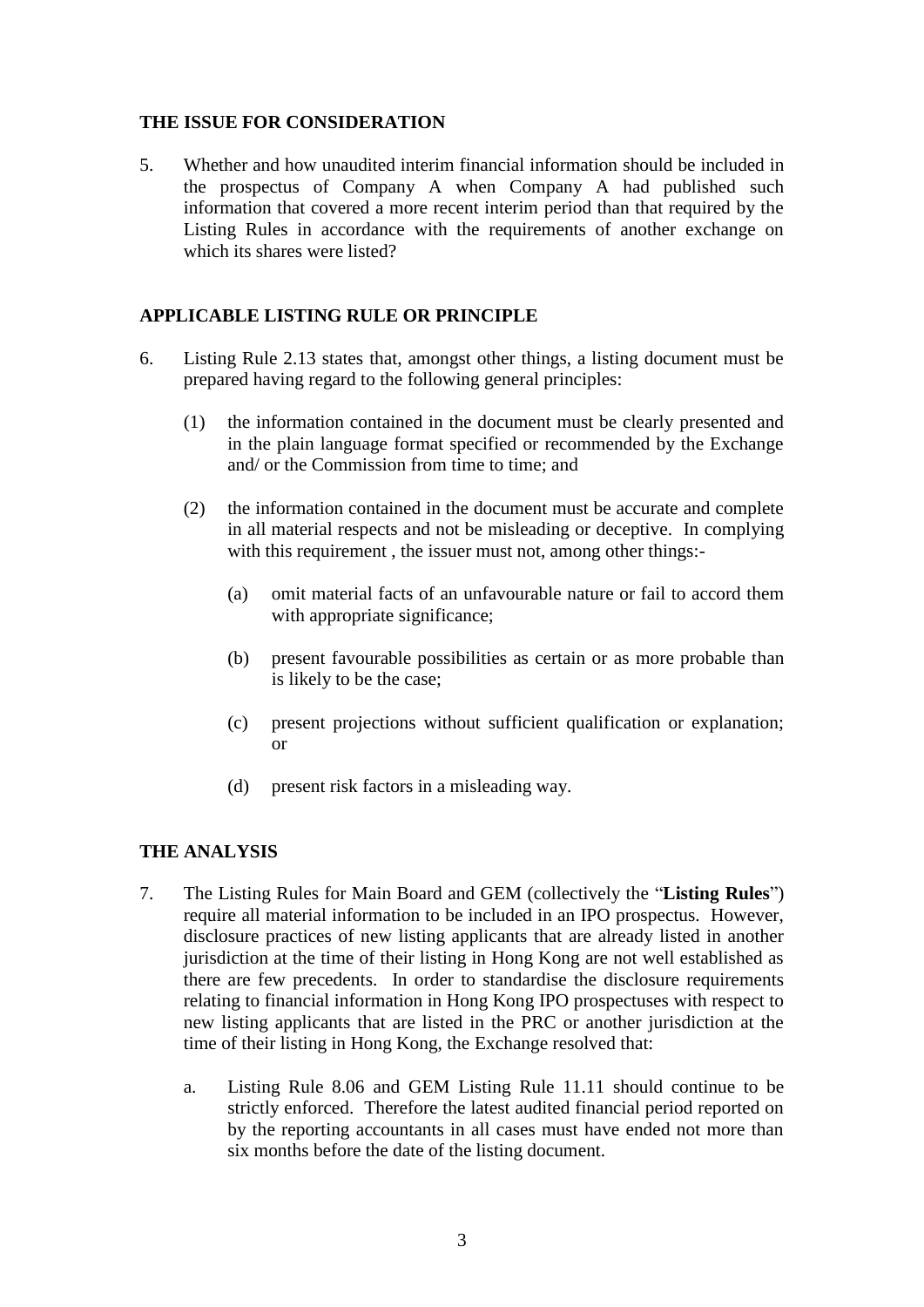- b. In the case of a new listing applicant on either the Main Board or GEM listed in the PRC or another jurisdiction at the time of their Hong Kong listing:
	- (i) unaudited interim financial information must be included in a Hong Kong IPO prospectus on a case specific basis for an individual company when, as of the date of the prospectus, the company has published interim financial information that covers an interim period more recent than required by the Listing Rules, in accordance with the requirements of an exchange in another jurisdiction on which securities issued or guaranteed by the company are listed;
	- (ii) the requirement to provide more current published financial information applies to any publication of financial information that includes, at minimum, revenue and income information, even if that information is not published as part of a complete set of financial statements;
	- (iii) each of the financial statements may be in condensed form as long as it contains the major line items from the latest audited financial statements and includes the major components of assets, liabilities, and equity (in the case of the balance sheet); income and expenses (in the case of the income statement); and the major subtotals of cash flows (in the case of the cash flow statement);
	- (iv) the interim financial information must include comparative statements for the same period of the prior financial year, except that the requirement for comparative balance sheet information may be satisfied by presenting the year end balance sheet;
	- (v) the interim financial information must include selected note disclosure that will provide an explanation of events and changes that are significant to an understanding of the changes in financial position and performance of the enterprise since the reporting date of the last audited financial information;
	- (vi) the interim financial information included in the prospectus must be either: (1) reviewed by an independent auditor in accordance with the standards established by the Hong Kong Institute of Certified Public Accountants (the Statement of Auditing Standards 700 "Engagements to Review Interim Financial Reports" **2** ) or the International Auditing and Assurance Standards Board (International Standards on Review Engagements 2400 "Engagements to Review Financial Statements"), and a copy of the auditor's interim review report must be provided in the prospectus; or (2) presented in a separate part of the accountants' report in a manner conforming with applicable PRC accounting rules and regulations; and in any of the above cases there must also include a statement of the financial effect of material differences from either Hong Kong Financial Reporting Standards or International Financial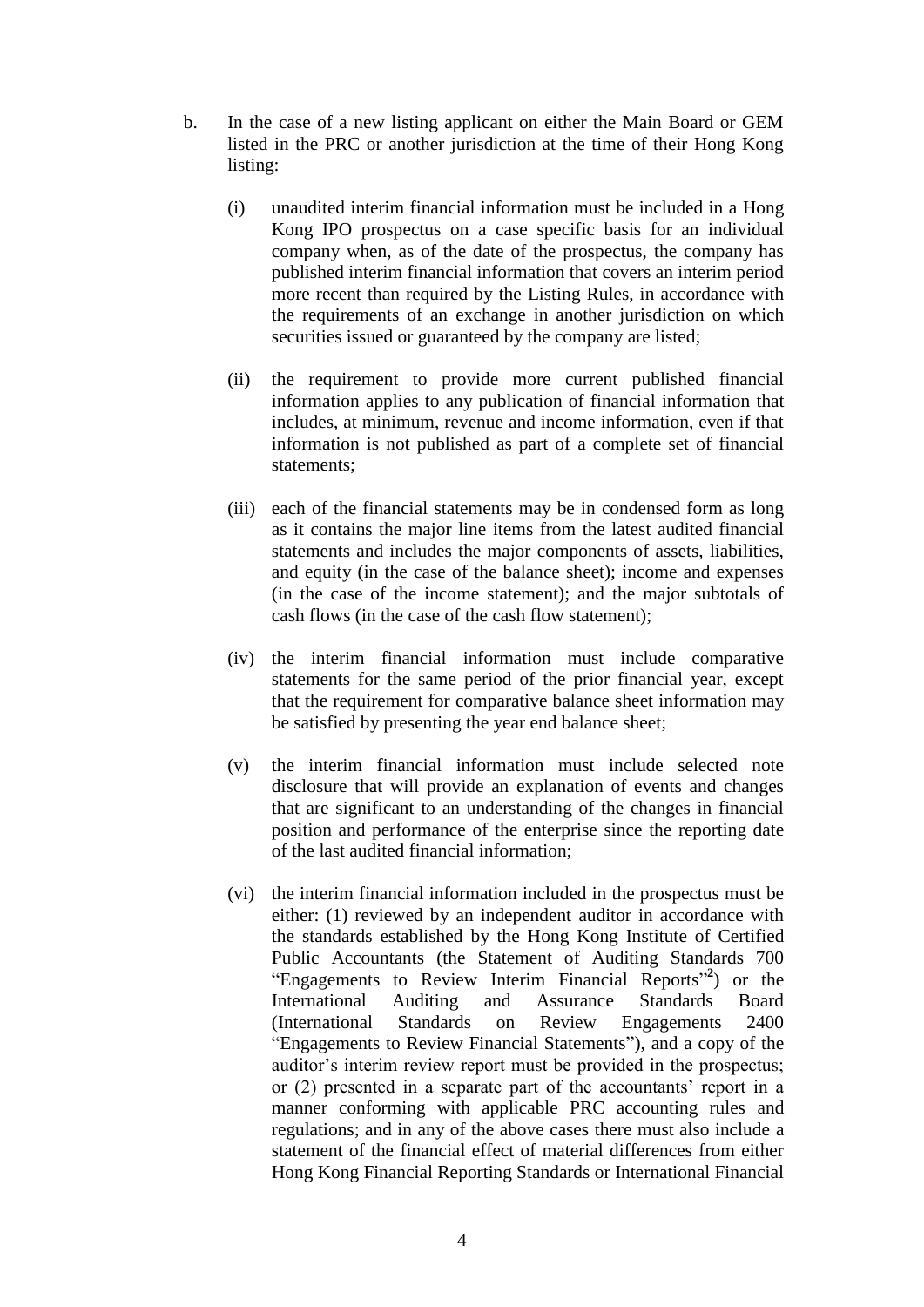Reporting Standards ("**IFRS**"), as contemplated by the Note to Main Board Listing Rule 19A.10 and GEM Rules 7.14 and 7.15; and

- (vii) whenever such current interim financial information is provided, the prospectus must:
	- describe any ways in which the accounting principles, practices and methods used in preparing that interim financial information vary materially from the principles, practices, and methods accepted in Hong Kong or under IFRS as the case may be; and
	- quantify any material variations, unless they are already quantified because they occur in other financial statements included in the prospectus.
- 8. In light of the Exchange's guidance given in paragraph 7, the Exchange was of the view that such guidance should be followed in the present case as a minimum.
- 9. Comparing the sponsor's suggestion described above in paragraph 3 with the Exchange's guidance described in paragraph 7, the Exchange noted that the sponsor's suggestion would involve additional unaudited third quarter financial information of the Company prepared under Hong Kong GAAP**<sup>1</sup>** as well as management discussion on its performance in third quarter 2004 as compared to that in third quarter 2003 based on the financial information prepared under Hong Kong GAAP**<sup>1</sup>** .
- 10. In considering the appropriateness of these further disclosures, the Exchange was of the view that audited financial information should be included in the listing document to the greatest extent possible. Accordingly, the selective disclosure of unaudited financial information prepared under Hong Kong  $GAAP<sup>1</sup>$  was not acceptable to the Exchange. The inclusion of the management discussion was not objectionable.
- 11. Under existing Listing Rules, the Exchange noted that once Company A was listed it would not be required to produce any reconciliation statement to reconcile its quarterly results prepared in accordance with PRC GAAP to Hong Kong GAAP**<sup>1</sup>** . However, the Exchange was of the view that publishing quarterly results in accordance with PRC GAAP without reconciling it with Hong Kong GAAP**<sup>1</sup>** would potentially be misleading for investors. As such, the Exchange determined to require Company A to publish a reconciliation statement to reconcile its quarterly results prepared under PRC GAAP to Hong Kong GAAP**<sup>1</sup>** on a on-going basis after listing.